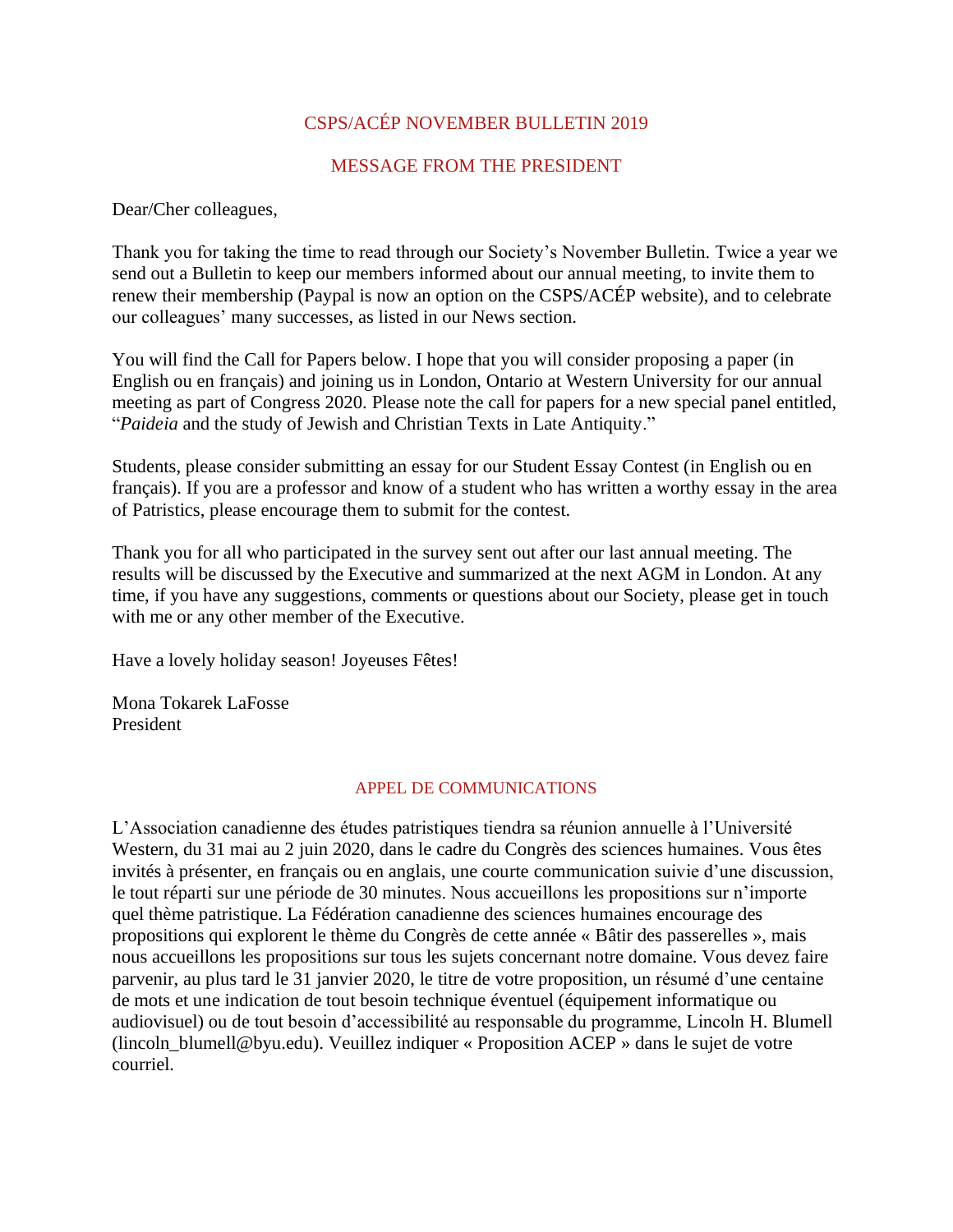Dernièrement, les étudiants sont invités à soumettre un travail pour le Prix pour travaux étudiants (200 \$ et un abonnement d'un an dans la société). Le travail ne doit pas avoir été publié ou présenté ailleurs. Pour être admissible au concours, il faut être un étudiant inscrit. Des travaux de premier et de deuxième cycle seront considérées.

Lincoln H. Blumell Department of Ancient Scripture Brigham Young University (801) 422-2497 lincoln\_blumell@byu.edu

## CALL FOR PAPERS

The Canadian Society of Patristic Studies will hold its annual meeting at Western University, May 31–June 2, 2020 under the auspices of the Congress of the Humanities and Social Sciences. Papers are presented in English or French; time for presentation and discussion is 30 minutes. Papers on any theme relevant to patristic studies are invited. As the theme of this year's Congress is "Bridging Divides," papers exploring this topic are also encouraged. Proposed titles, an abstract of approximately 100 words, and an indication of audio-visual requirements and accessibility requirements need to be submitted by January 31, 2020 by email to the program coordinator, Lincoln H. Blumell (lincoln\_blumell@byu.edu). Please write "CSPS Proposal" in the subject line of your email.

Students are invited to submit for the Student Essay Prize (\$200.00 and a one-year membership in the society). The essay must not have been published or presented elsewhere. To be eligible for the contest, one must be a registered student. Both graduate and undergraduate essays will be considered.

Lincoln H. Blumell Department of Ancient Scripture Brigham Young University (801) 422-2497 lincoln\_blumell@byu.edu

## SPECIAL ANNUAL MEETING PANEL

# *Paideia* **and the study of Jewish and Christian Texts in Late Antiquity**

This panel, which will take place at 2020 meeting at Western University, invites submissions that examine and illuminate issues of education, reading practices, and book culture among Jews and Christians in late antiquity (ca. 100–400 CE). Along these lines, papers that seek to elucidate the relationship between classical *paideia* and Jewish and Christian hermeneutics and interpretation are also welcome. Papers accepted for this panel will be posted two weeks prior to the session; authors will have 10 minutes to summarize their papers followed by 25 minutes of group discussion.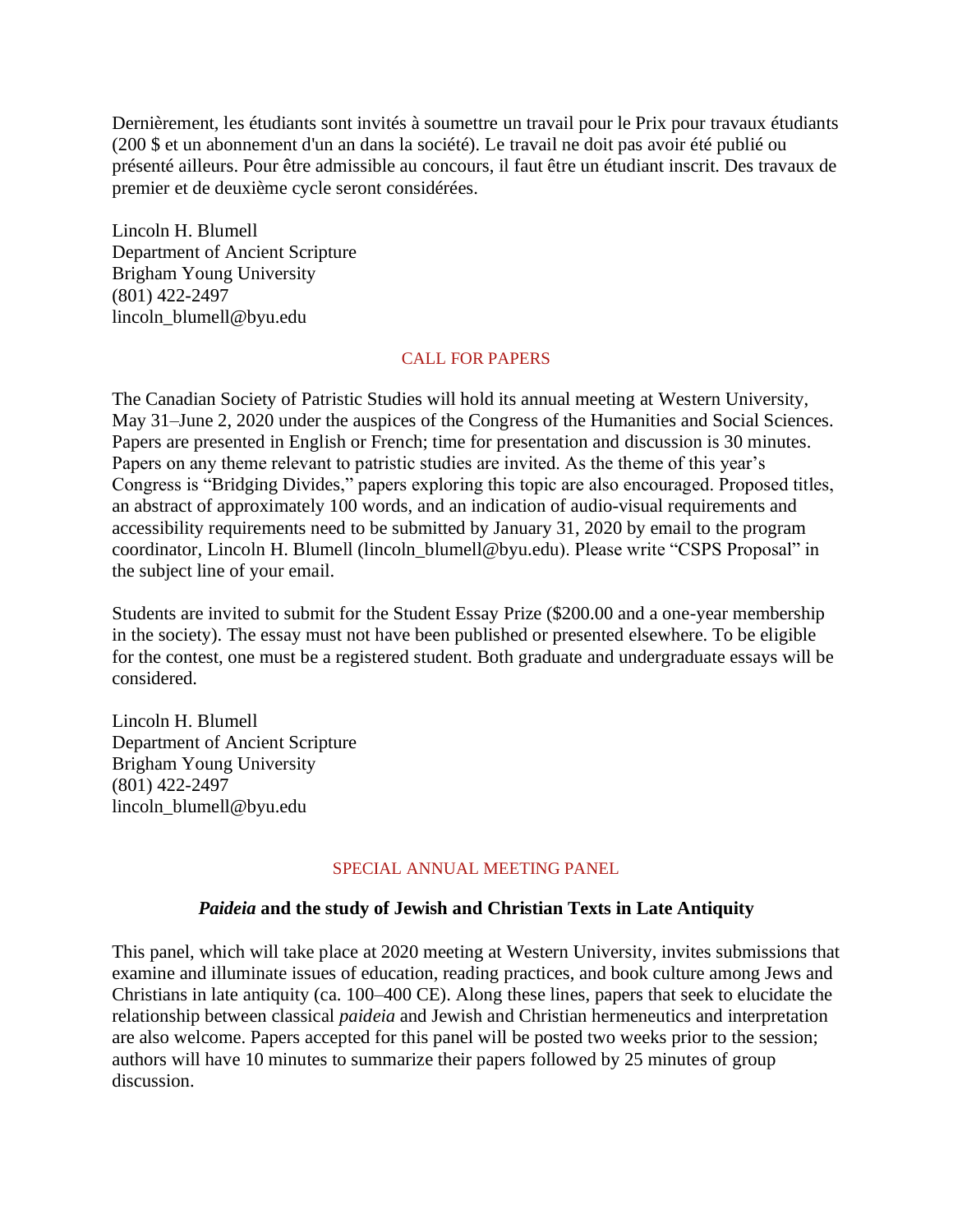If you have any questions about this panel, contact Lincoln H. Blumell [\(lincoln\\_blumell@byu.edu\)](mailto:lincoln_blumell@byu.edu).

# STUDENT ESSAY PRIZE/PRIX POUR TRAVAIL ÉTUDIANT

Students are invited to submit an essay that deals with early Christianity (ca. 100-600 CE) for this prize. The essay must not have been published or presented elsewhere. To be eligible for the contest, one must be a registered student. To confirm student status, a professor of the student's institution should send an email to the address below. Both graduate and undergraduate essays will be considered.

**Award:** The winning essayist will receive a prize of \$200, one year of membership in the Society, as well as the opportunity to present a twenty minute version of the winning essay at the annual conference of the Society during the Congress of the Humanities and Social Sciences at Western University in London, ON, May 31-June 2, 2020. If the essay winner informs the Society of his/her intention to present the winning essay by February 23, 2020, he/she will also receive a complimentary registration to Congress [\(https://www.congress2020.ca/\)](https://www.congress2020.ca/).

**Deadline:** January 31, 2020 The winner will be notified by February 20, 2020.

Please send essay submissions (in either .pdf or .doc format), as well as a confirmation of student status from a professor, to: Dr. Mona Tokarek LaFosse **Email:** mlafosse@luther.wlu.ca

-----

Nous invitons les étudiants à soumettre des travaux portant sur l'histoire du christianisme du 1er au 6e siècle. Les travaux ne doivent pas avoir été publiés ou présentés ailleurs. Pour être éligible, l'étudiant doit être inscrit. Pour confirmer le statut d'étudiant, demandez à un professeur de l'établissement d'envoyer un courriel à l'adresse ci-dessous. Les travaux d'étudiants de 1er et de 2e cycles sont éligibles.

**Prix :** Le gagnant ou la gagnante recevra un prix de 200 dollars, le statut de membre de l'Association pour un an et l'occasion de présenter une version de son travail ne devant pas dépasser vingt minutes au colloque annuel de l'Association, qui se tiendra durant le Congrès des sciences humaines à l'Université Western, du 31 mai au 2 juin 2020. Si le gagnant ou la gagnante informe l'Association de son intention de présenter le travail primé avant le 23 février 2020, il/elle bénéficiera d'une inscription gratuite au congrès < [https://www.congress2020.ca](https://www.congress2020.ca/) >.

# **Date limite pour participer :** le 31 janvier 2020.

Le gagnant/la gagnante sera contacté/e au plus tard le 20 février 2020.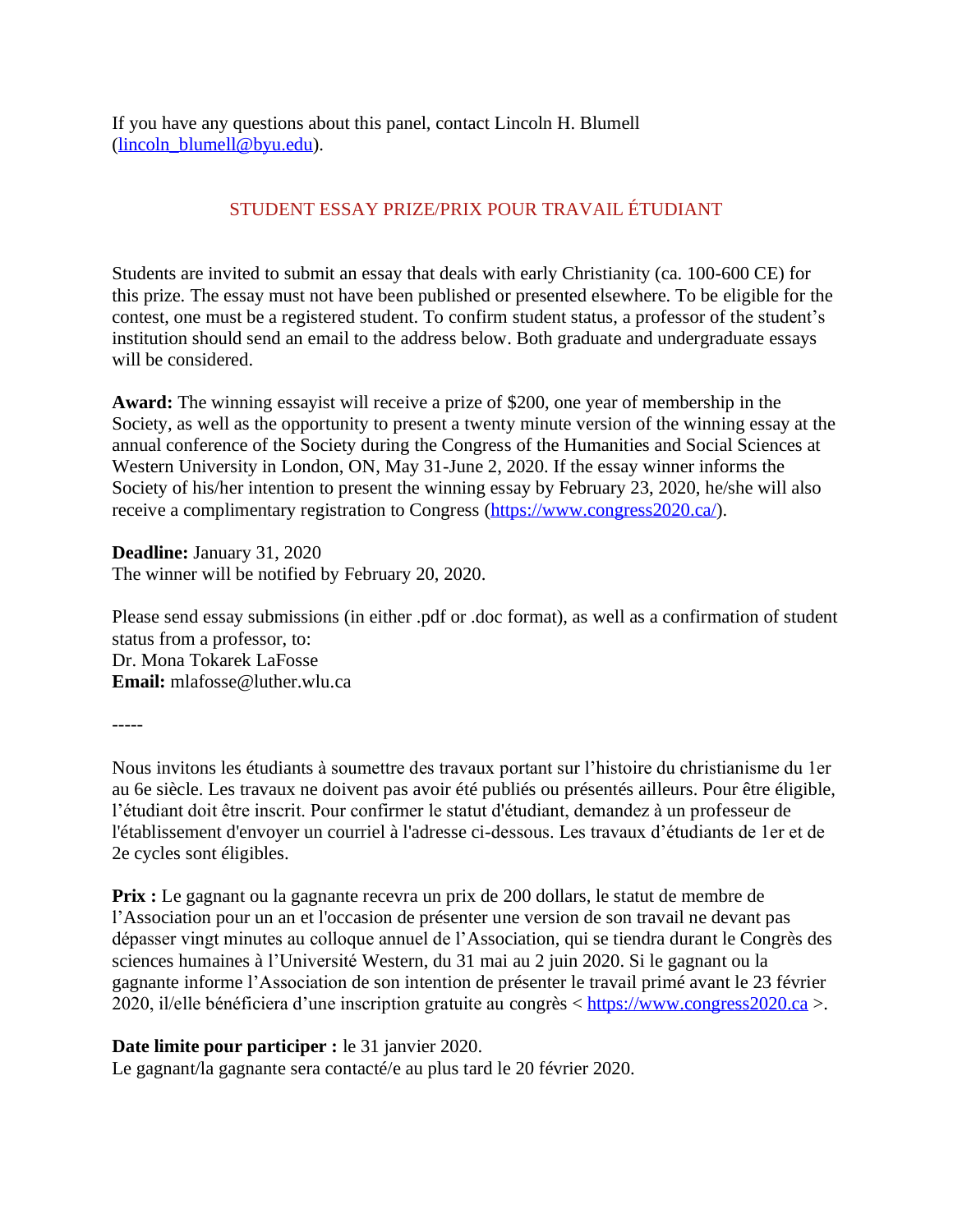Veuillez adresser les textes (pdf ou .doc) et la confirmation du statut d'étudiant à : Dr. Mona Tokarek LaFosse **Email:** mlafosse@luther.wlu.ca

# RAPPEL DU TRÉSORIER/ REMINDER FROM THE TREASURER

Un simple rappel aux membres qui n'ont pas encore renouvelé le paiement de leur cotisation annuelle. Les frais s'élèvent aux montants suivants :

Here is a reminder for all members who have not already done so to send in their annual membership fees. The fees are as follows:

- **\$75.00** regular member (\$40.00 membership + \$35.00 Studies in Religion subscription) / member régulier avec abonnement à Sciences Religieuses
- \$40.00 as regular member, already receiving SR / member régulier recevant déjà SR
- **\$47.00** student or retired member (\$17.00 membership + \$30.00 Studies in Religion subscription) / membre étudiant/ retraité, avec abonnement à SR
- \$17.00 as student/retired member, already receiving SR / membre étudiant/retraité recevant déjà SR

For a nominal fee, members may pay using PayPal: [http://www.ccsr.ca/csps/membership.htm.](http://www.ccsr.ca/csps/membership.htm)

Les membres peuvent payer pour une somme modique en utilisant PayPal: [http://www.ccsr.ca/csps/membership.htm.](http://www.ccsr.ca/csps/membership.htm)

Cheques or money orders may be in Canadian or US currency, mailed to the treasurer, Steven Muir, at the address below. If you are submitting in US currency, please add \$5.00 for handling fees.

Les chèques ou les mandats peuvent être en dollars canadiens ou américains, envoyés au trésorier, Steven Muir, à l'adresse ci-dessous. Si vous soumettez en devise américaine, SVP ajouter 5,00 \$ de frais de manutention.

Steven C. Muir, Ph.D. Professor of Religious Studies Concordia University College of Alberta 7128 Ada Boulevard Edmonton, Alberta, Canada T5B 4E4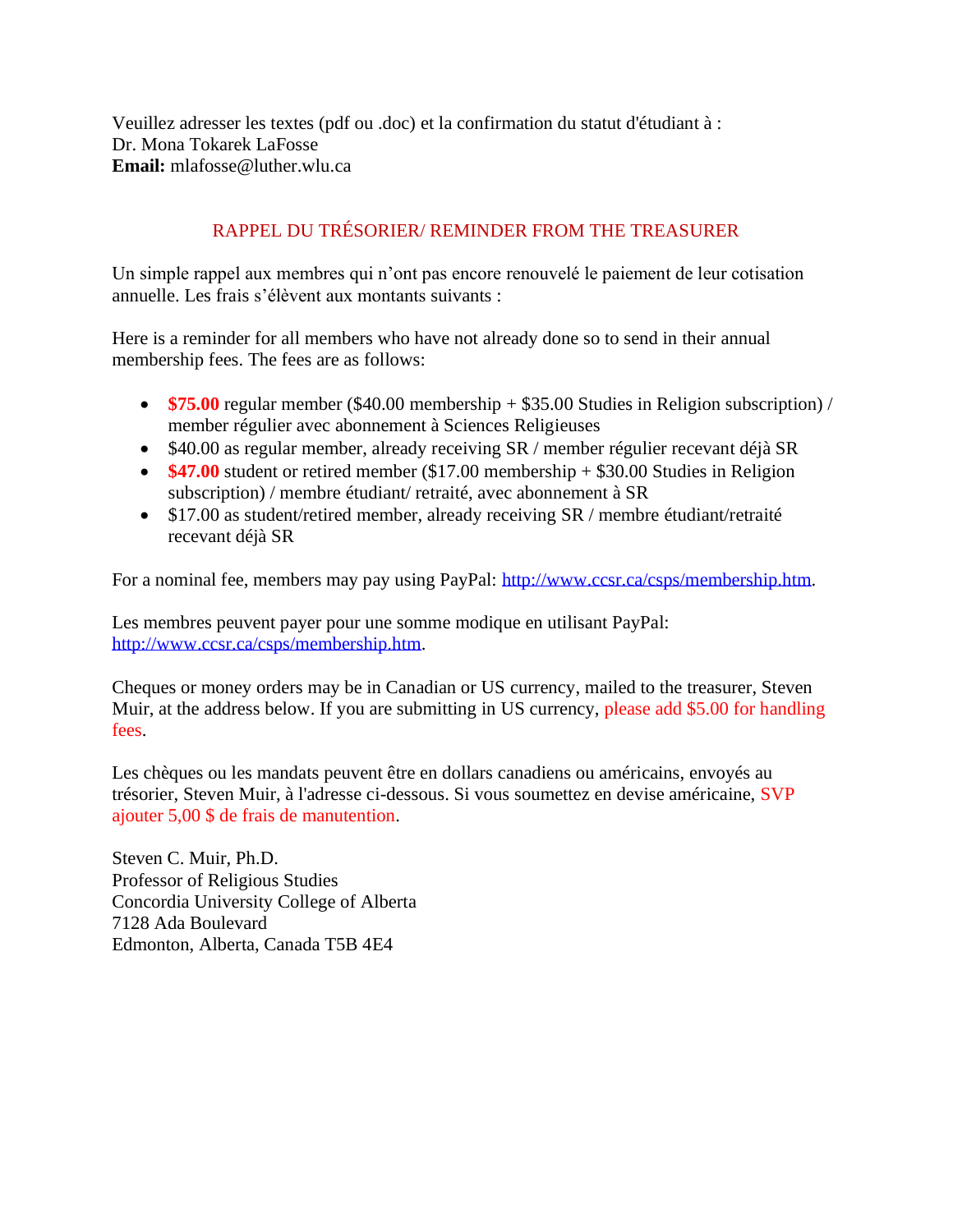### NOUVELLES/NEWS

## **PUBLICATIONS :**

## Lincoln H. Blumell

With Thomas W. Mackay and Gregg Schwendner, *Didymus the Blind's Commentary on Psalms 26:10–29:2 and 36:1–3*. Turnhout, Belgium: Brepols, 2019.

Ed. *New Testament History, Culture, and Society: A Background to the Texts of the New Testament*. Provo and Salt Lake City: Religious Studies Center and Deseret Book, 2019.

"Two Greek Epitaphs from the Middle Eastern Cultural Center in Tokyo, Japan." *Journal of Epigraphic Studies* 2 (2019): 77–84 (with Kerry Hull).

"Greek Inscriptions in the Okayama Orient Museum." *Zeitschrift für Papyrologie und Epigraphik* 209 (2019): 152–158 (with Kerry Hull).

"Two Greek Papyri from the Early Roman Period in the Tokai University Collection." *Bunmei Kenkyu (The Study of Civilization), Tokai Society for the Study of Civilization* 37 (2019): 183–192 (with Kerry Hull and Kyoko Yamahana).

"The Fag el-Gamous Papyrus Fragment." Pages 313–17 in *Excavations at the Seila Pyramid and Fag el-Gamous Cemetery*. Edited by Kerry Muhlestein. Leiden: Brill, 2019.

"Scripture as Artefact." Pages 7–32 in *Oxford Handbook of Early Christian Biblical Interpretation*. Edited by Paul Blowers and Peter M. Martens. Oxford: Oxford University Press, 2019.

"Zealots." Pages 817–18 in *T&T Clark Encyclopedia of Second Temple Judaism, vol. II.* Edited by Loren T. Stuckenbruck and Daniel M. Gurtner. London: T&T Clark, 2019 (with Haley Wilson-Lemmon).

"Hebrews and the General Epistles: Hebrews, James, 1–2 Peter, 1–3 John, and Jude." Pages 446–465 in *New Testament History, Culture, and Society: A Background to the Texts of the New Testament*. Edited by Lincoln H. Blumell. Provo and Salt Lake City: Religious Studies Center and Deseret Book, 2019 (with Frank Judd Jr. and George Pierce).

"The King James Translation of the New Testament." Pages 672–690 in *New Testament History, Culture, and Society: A Background to the Texts of the New Testament*. Edited by Lincoln H. Blumell. Provo and Salt Lake City: Religious Studies Center and Deseret Book, 2019, 672–690 (with Jan Martin).

"The Greek New Testament Text of the King James Version." Pages 691–706 in *New Testament History, Culture, and Society: A Background to the Texts of the New Testament*. Edited by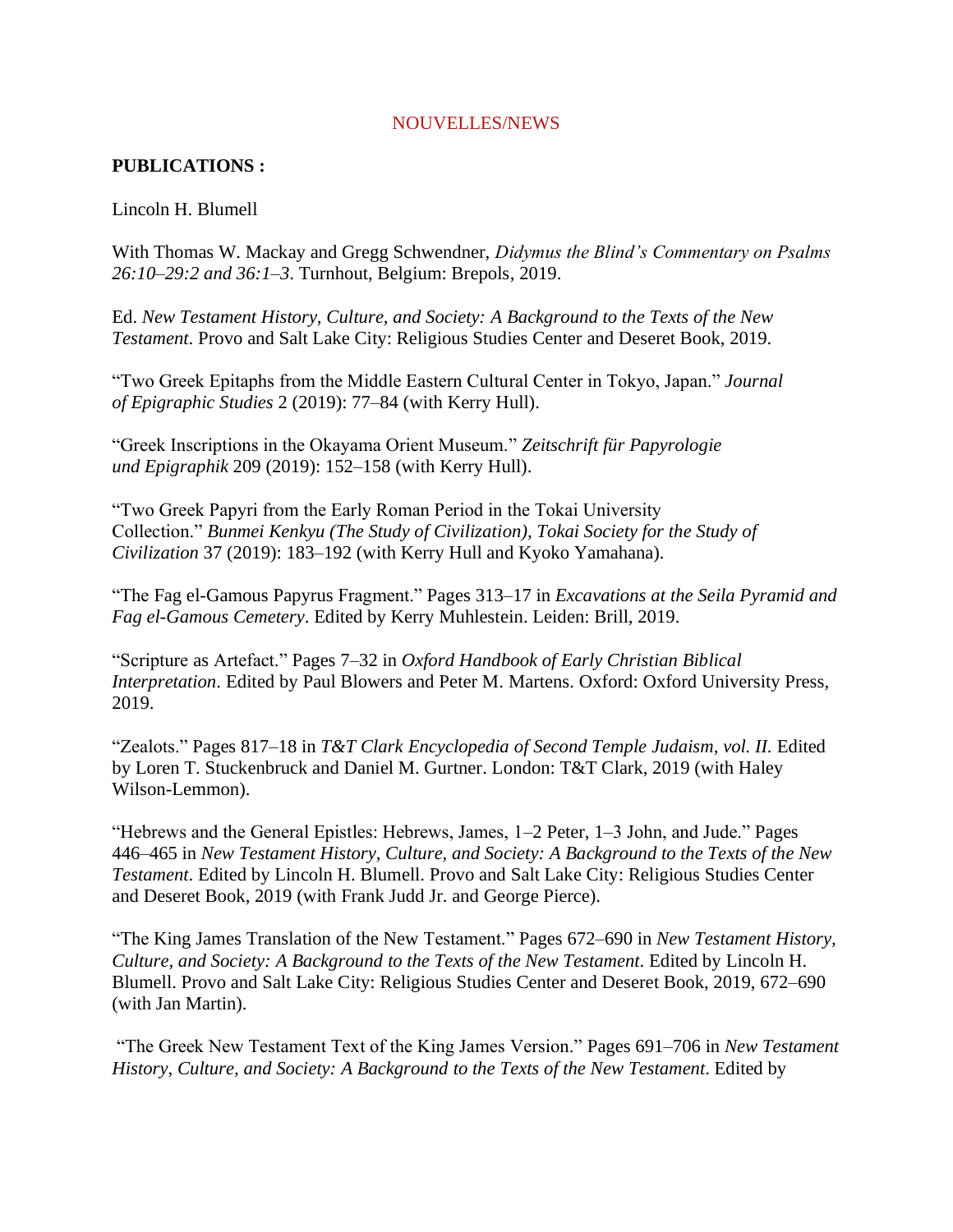Lincoln H. Blumell. Provo and Salt Lake City: Religious Studies Center and Deseret Book, 2019, 691–706.

Miriam DeCock

Review of David Satran, *In the Image of Origen: Eros, Virtue, and Constrain in the Early Christian Academy*. *Studies in Religion* 48.2 (June, 2019): 303–305.

Robert Edwards

"The Theological Gospel of Peter?" *New Testament Studies* 65.4 (2019): 496-510.

Sean Hannan

"Augustine's Time of Death in *City of God* 13." *Augustinian Studies* 50.1 (2019): 43–63.

Wendy E. Helleman

*Early Christianity: A Textbook for African Students*. Carlisle, Cumbria: Langham Global Library, 2019 (with Musa A.B. Guiya).

Pablo Irizar

Co-edited *AVGVSTINVS* 63.250–251 [\(https://dialnet.unirioja.es/ejemplar/525013\)](https://dialnet.unirioja.es/ejemplar/525013)

"Epistemología y Exégesis en las primeras obras de Agustín (387-391)). Un análisis cronológico-Temático de la palabra 'imago'," *Augustinus* 63.250–251 (2018): 417–444.

"El Peso de la vida después de la muerte de Dios. Falque y Marion sobre el Dios de Agustín," *Augustinus* 63.250–252 (2018): 487–489.

Naoki Kamimura

"Patrons and Intellectuals: Augustine's Correspondence with Women." Pages 179–206 in *Ad/In-Spiration to Con-viviality: The Contribution of Women to the Culture of Life-Sharing*. Edited by Hisao Miyamoto. Tokyo: Kyoyusha, 2019.

"Constructing the Sacred in Late Antiquity: Jerome as a Guide to Christian Identity." Pages 92– 106 in *Memories of Utopia: The Revision of Histories and Landscapes in Late Antiquity*. Edited by Bronwen Neil and Kosta Simic. London and New York: Routledge, (forthcoming, 2019).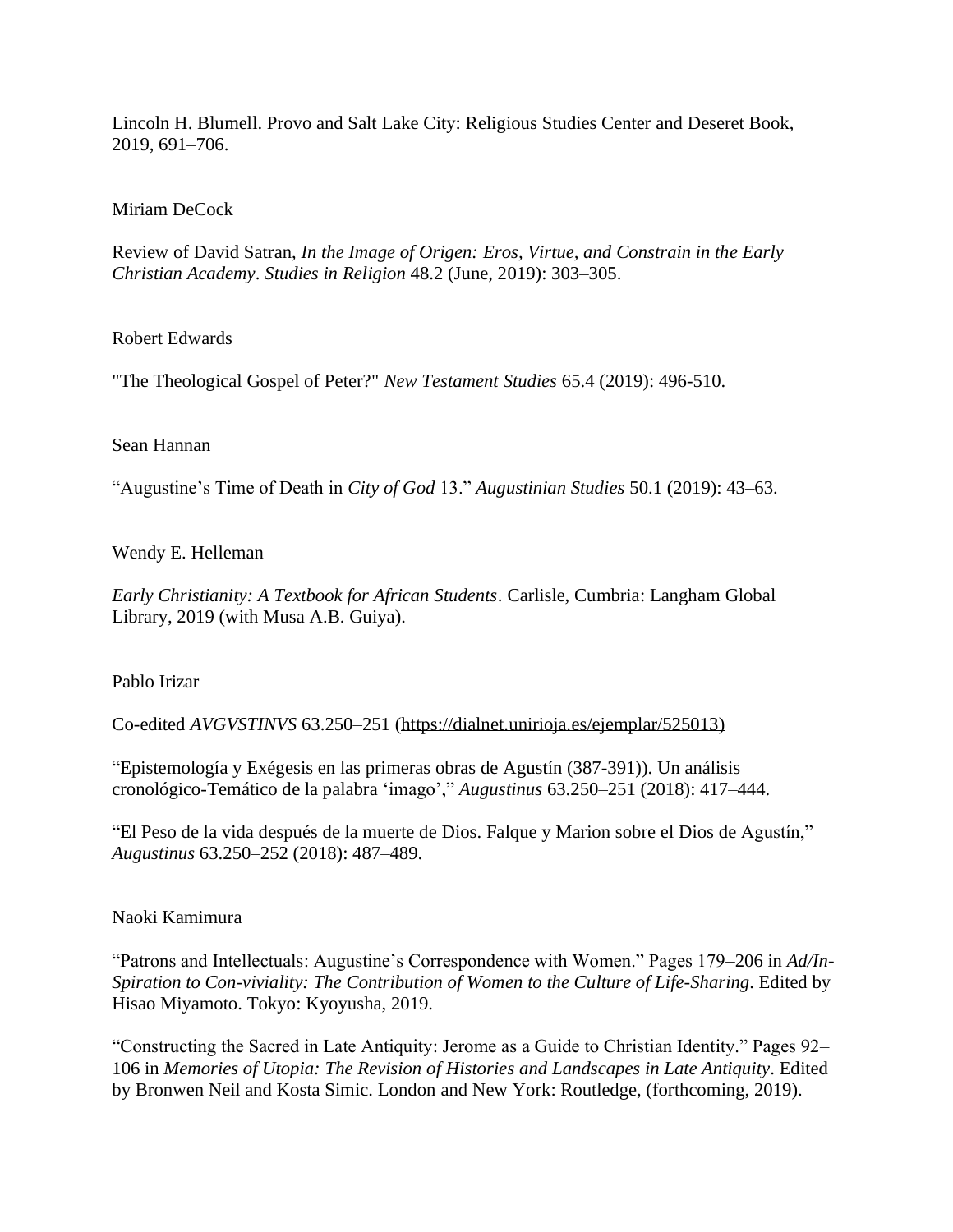Robert Kitchen

"Jacob of Serugh: 'When Our Lord Walked Upon the Waves of the Sea,'" *Syriac Orthodox Patriarchal Journal* 57 (2019): 25-81.

"Sayings Preserved in Syriac." Pages 66–95 in *More Sayings of the Desert Fathers*. Edited by John Wortley. Cambridge: Cambridge University Press, 2019.

"Which One Is He? Narsai of Nisibis on Moses and the Divine Name and Essence and a Few Plagues," *Journal of the Canadian Society of Syriac Studies* 18 (2018): 15-23.

"Timothy I of Baghdad: A Stranger in His Own Land." Pages 257–274 in *Sources of the Christian Self: A Cultural History of Christian Identity*. Edited by James M. Houston & Jens Zimmerman. Grand Rapids, MI: Eerdmans, 2018.

English Translation of Isaac of Antioch, Memra 68, "On the Vigil which took place in Antioch"; and "On 'It is Good to Give Thanks to the Lord.'" Appendix in Glenn Peers, "Isaac of Antioch's Organ and the Media of Musical Subjects" *Journal of Early Christian Studies* 26.1 (2018): 75-109, see 103-109.

"Three Young Men Redux: The Fiery Furnace in Narsai and Jacob of Sarug." Pages 73–84 in *Literature, Rhetoric, and Exegesis in Syriac Verse.: XVII International Conference on Patristic Studies, Oxford 2015*. Edited by Jeffrey E. Wickes & Kristian S. Heal. *Studia Patristica*; Leuven: Peeters, 2018.

## Edwina Murphy

"Cyprian, Parenthood, and the Hebrew Bible: Modelling Munificence and Martyrdom," *Studia Patristica* 100 (2019): 123–31.

"Death, Decay and Delight in Cyprian of Carthage," *Scrinium* 15 (2019): 79–88.

*The Procrastinator's Guide to a PhD: How to Overcome Procrastination and Complete Your Dissertation.* Sydney: Jefferson & Shea, 2019. (e-book for Kindle, [https://www.amazon.com/Procrastinators-Guide-PhD-procrastination-dissertation](https://www.amazon.com/Procrastinators-Guide-PhD-procrastination-dissertation-ebook/dp/B07TB1TWTR)[ebook/dp/B07TB1TWTR\)](https://www.amazon.com/Procrastinators-Guide-PhD-procrastination-dissertation-ebook/dp/B07TB1TWTR)

## Cillian O'Hogan

"Thirty Years of the 'Jeweled Style'." *Journal of Roman Studies* 109 (2019): 305-14.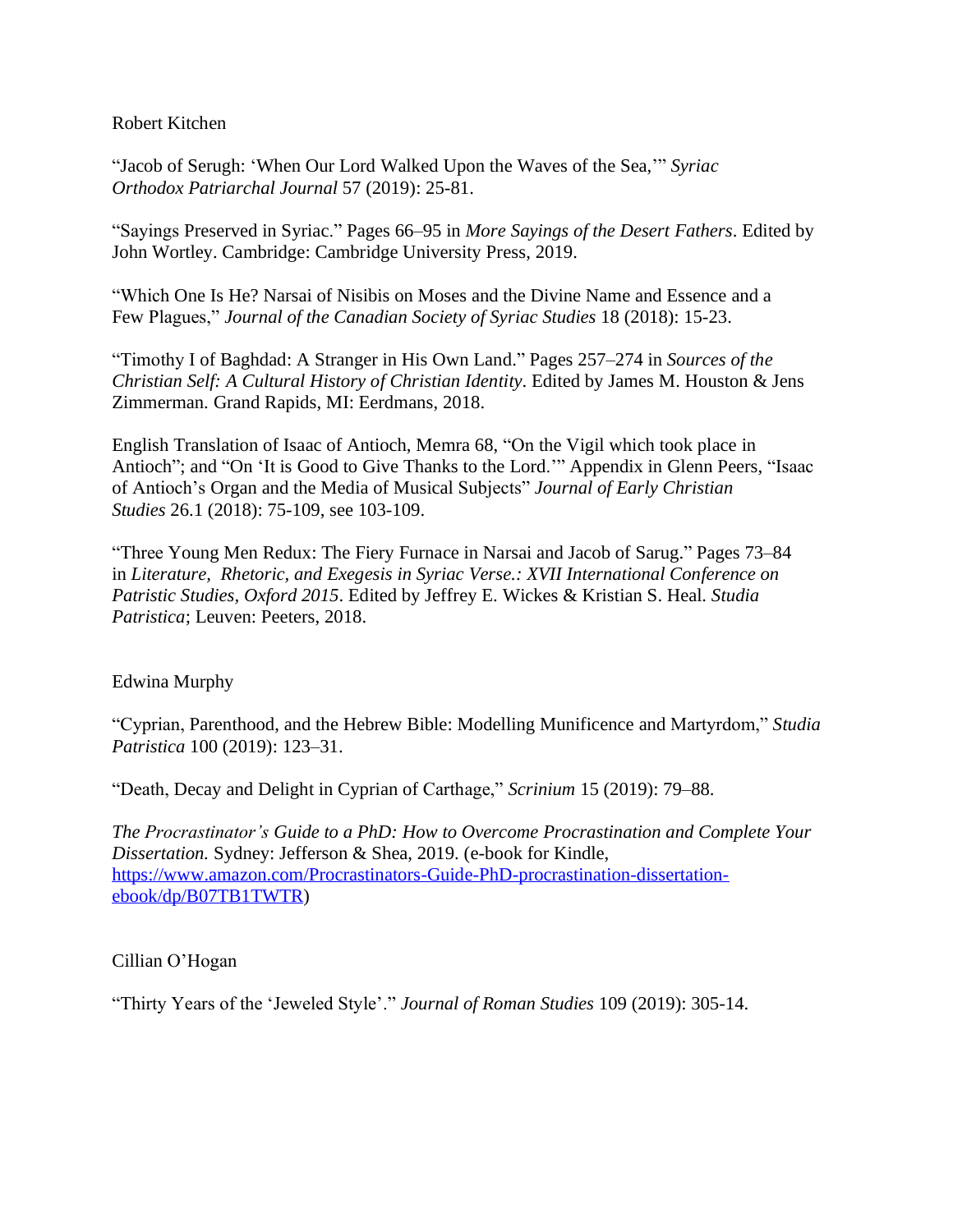Gaëlle Rioual

Ed. Basilius Minimus, *In Gregorii Nazianzeni orationes IV and V commented*. Corpus Christianorum Series Graeca, Corpus Nazianzenum 90. Turnhout, Belgium: Brepols, 2019.

### Theodore Sabo

*Origins of Eastern Christian Mysticism: AD 330-1022*. New York: Peter Lang, 2019.

### John Solheid

"Scripture and Christian Formation in Origen's Fourth Homily on Psalm 77(78)," *JECS* 27.3 (2019): 417-442.

"The Grammar of Prayer According to Origen: On Prayer as *Technê Askêtikê*," *Spiritus* 19.2 (2019): 265-285.

## Don Springer

"Recapitulative Reversal and the Restoration of Humanity in St. Irenaeus" in *The Mystical Tradition of the Eastern Church: Studies in Patristics, Liturgy, and Practice*. Edited by Sergey Trostyanskiy and Jess Gilbert. Piscataway, NJ: Gorgias Press, 2019.

Mona Tokarek LaFosse

Review of L. L. Welborn, *The Young against the Old: Generational Conflict in First Clement*. *Review of Biblical Literature* [http://www.bookreviews.org], 2019.

## **OTHER NEWS/AUTRE NOUVELLES:**

#### **New Positions**

Pablo Irizar was appointed Director of the Newman Centre of McGill University.

Robert Kitchen was an Instructor of Syriac at Dumbarton Oaks/Hill Museum & Manuscript Library, St. John's University, Collegeville, Minnesota, July 2019.

Don Springer was appointed as an affiliate faculty member at Sioux Falls Seminary.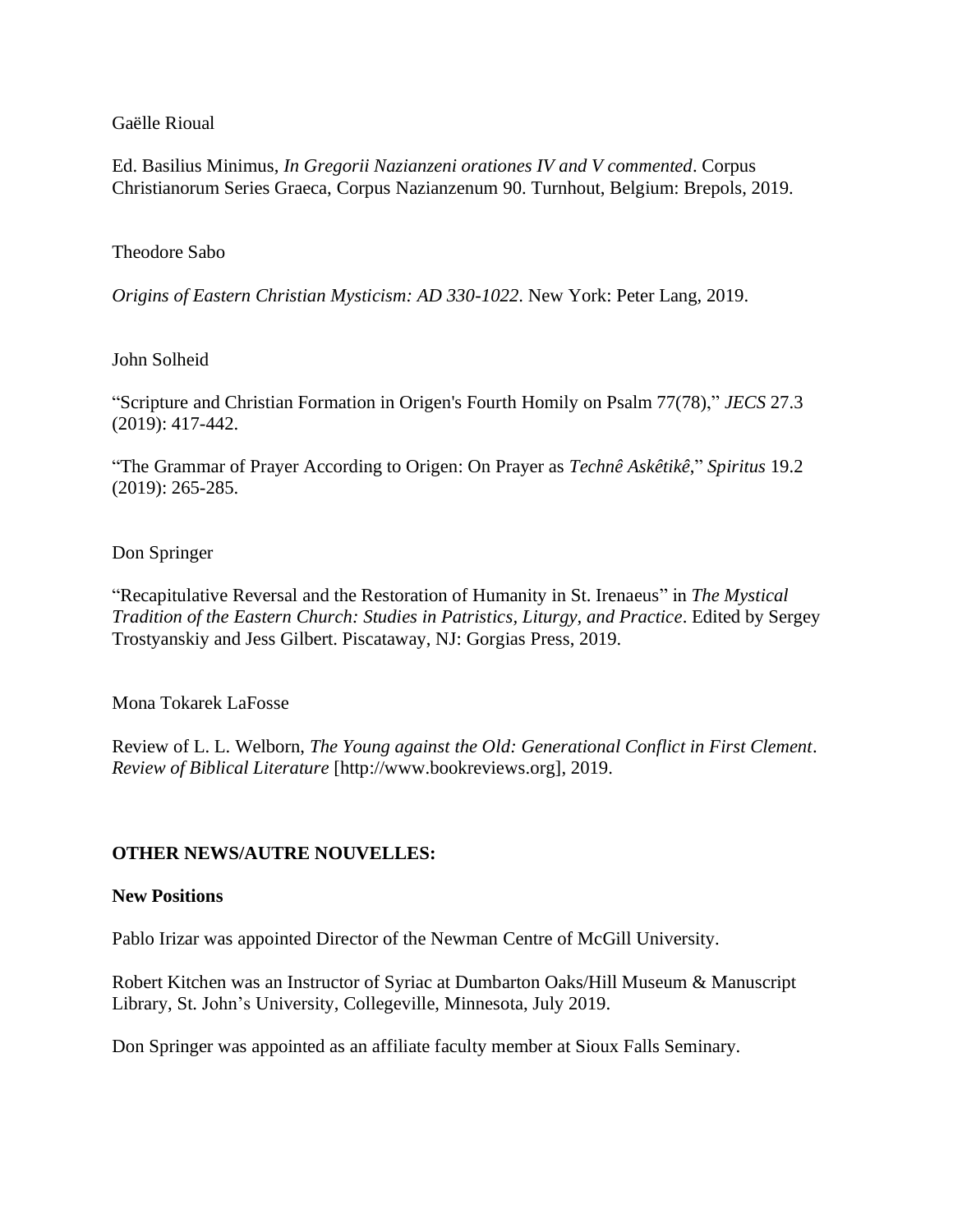# **Defended Doctoral Theses**

Don Springer successfully defended his dissertation, entitled "Irenaeus on the Spiritual Life," which was supervised by Gordon Heath at McMaster Divinity College in February, 2019.

## **Awards**

Don Springer was awarded the Canadian scholarship from IAPS for attendance of the XVIII International Patristics Conference at Oxford in August, 2019.

## **Invited Talks**

Lincoln H. Blumell

"Christian Oxyrhynchus: The Earliest Extant Evidence for Christianity in Egypt," *Society of Egyptian Antiquities/Société pour l'Étude de l'Égypte Ancienne,* Oct. 2019, Calgary, Alberta.

"The Tura Papyri and the Classroom of Didymus the Blind," University of Tokyo, May 2019, Japan.

### Miriam DeCock

"Origen and his Exegetical Predecessors: Role Models and Rhetorical Opponents in the *Homilies on the Psalms*" – Göttingen-Aarhus Theology Meeting, Göttingen, Germany, Apr 24, 2019.

"The Alexandrian *Museion* and the 'Homilies' of Origen: Evidence of the Schoolroom in Origen's Homilies on the Psalms" – Cultural Identity and Transmission in Early Christian Literature Workshop, AIAS and Aarhus Universitet Teologi, June 14, 2019.

### Sean Hannan

"Love as a Violent Force in Augustine and Arendt," Invited Lecture at the Centre for the Study of Antiquity and Christianity, Aarhus University, Aarhus, Denmark, August 2019.

### Naoki Kamimura

"Jerusalem and the Landscape of Sacred Geography in the Sermons of Augustine" (interim), will be delivered at the conference, *The Philosophy of Early Christianity in the Era of Digitalization* [\(https://philevents.org/event/show/75470\)](https://philevents.org/event/show/75470), to be held at Fu Jen Catholic University, New Taipei City, Taiwan, from 6–7 December 2019.